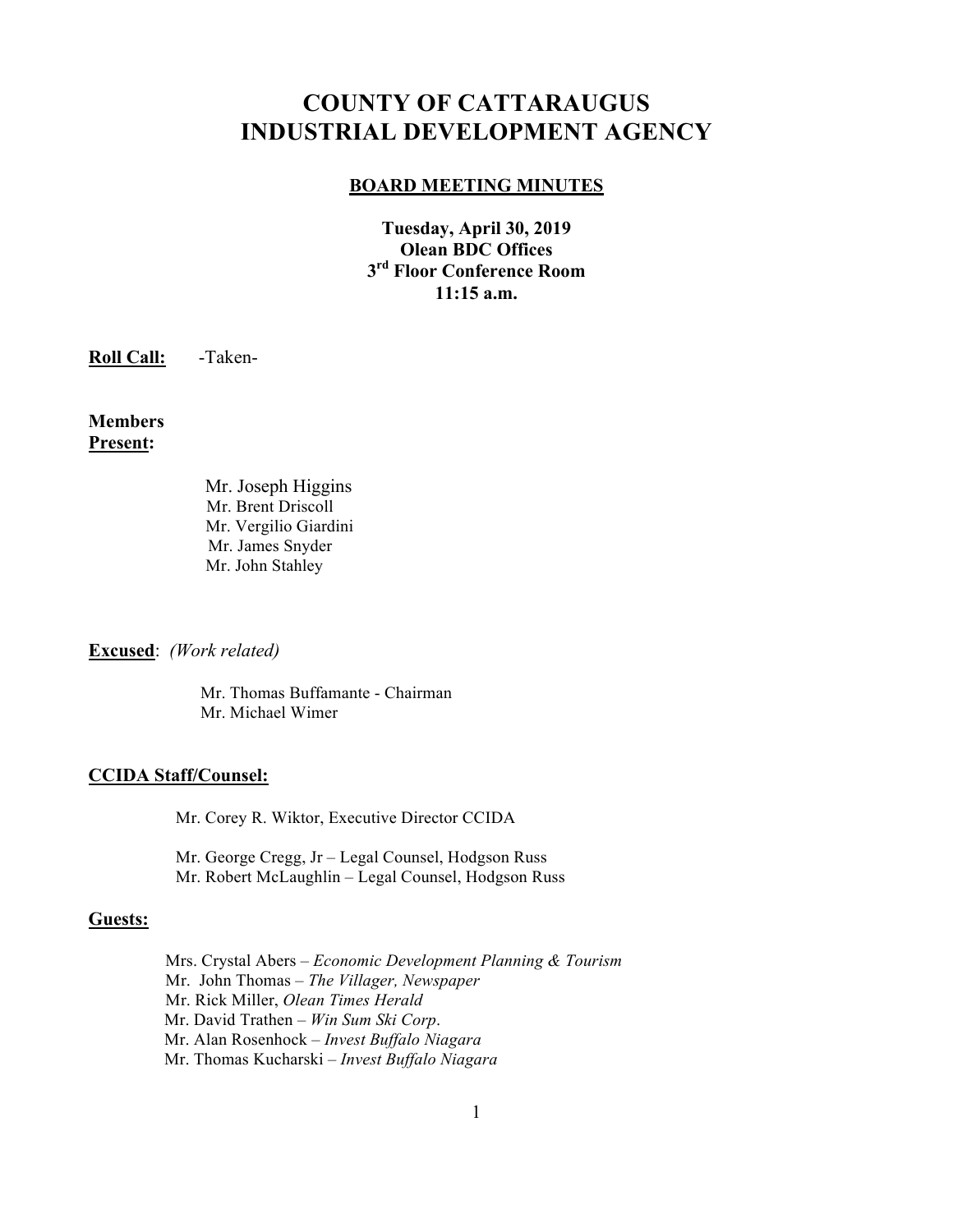Chairman, Joseph Higgins called the meeting to order at 11:15 a.m.

A roll call of the Board of Directors of the CCIDA was taken Mr. Higgins, Mr. Driscoll, Mr. Giardini, and Mr. Snyder, and Mr. Stahley were Present. Mr. Buffamante and Mr. Wimer were excused for business/work related meetings.

#### **APPROVAL OF MINUTES**:

**A Motion** was made by Brent Driscoll with a second by Joseph Snyder to accept the March 19, 2019 CCIDA Board Meeting Minutes as presented to the CCIDA Board. **Motion Carried**

## **\*NEW APPLICATION/PROJECT\***

Mr. Wiktor introduced Mr. David Trathen, CFO from Win Sum Ski Corp. was there discuss the application for their 2019 Summer Project they are asking for sales tax benefits only. Mr. Trathen stated that they are looking at replacing a 7 year old PB600 winch cat with a half-million dollar new winch cat. This new winch cat will measure the depth of the snow that is on the hill. They are also looking at 100 new snow guns, they currently have 30 automated and 70 non-automated snow guns. The automated snow guns save the Company money and cuts costs for the Resort which in turn adds to the bottom line. Mr. Trathen discussed with the CCIDA Board that 2018-2019 Ski Season was an above average year for the resort.

Mr. Trathen also mentioned that they are purchasing a fleet of e-bikes to add to Sky High Adventure Park. There will be a 5 mile course for the visitors to use and this will add to add activities to the adventure at Sky High. This will make Sky Hight more of a family activity.

Mr. Wiktor stated that the application from Win-Sum Ski Corporation is asking the County of Cattaraugus Industrial Development Agency (CCIDA) to consider their application for the purchase/construction of various improvement projects at the Resort. Win-Sum Ski Corp. will be completing and adding several large upgrades and improvements to the Resort. This and additional general utility work and purchases will allow the Resort to improve and continue to grow their four-season Resort*.* Total project cost of \$2,715,000 will be reinvested into the resort for 2019. Mr. Wiktor also mentioned that all suppliers and local contractors are used whenever possible. These projects give a great boost to the local economy each year.

#### **RESOLUTIONS:**

**A Motion was** made by Brent Driscoll , seconded by James Snyder, Jr.**, RESOLTUION AUTHOIRZING THE EXECUTIVE DIRECTOR OF THE COUNTY OF CATTARAUGUS INDUSTRIAL DEVELOP-MENT AGENCY TO HOLD A PUBLIC HEARING REGARDING A PROPOSED PROJECT TO BE UNDERTAKEN FOR THE BENEFIT OF WIN SUM SKI CORP.** A Roll Call vote was taken with Mr. Driscoll, Mr. Giardini, Mr. Higgins, Mr. Snyder, and Mr. Stahley voting yes. Mr. Buffamante and Mr. Wimer were excused. **Motion – Carried.**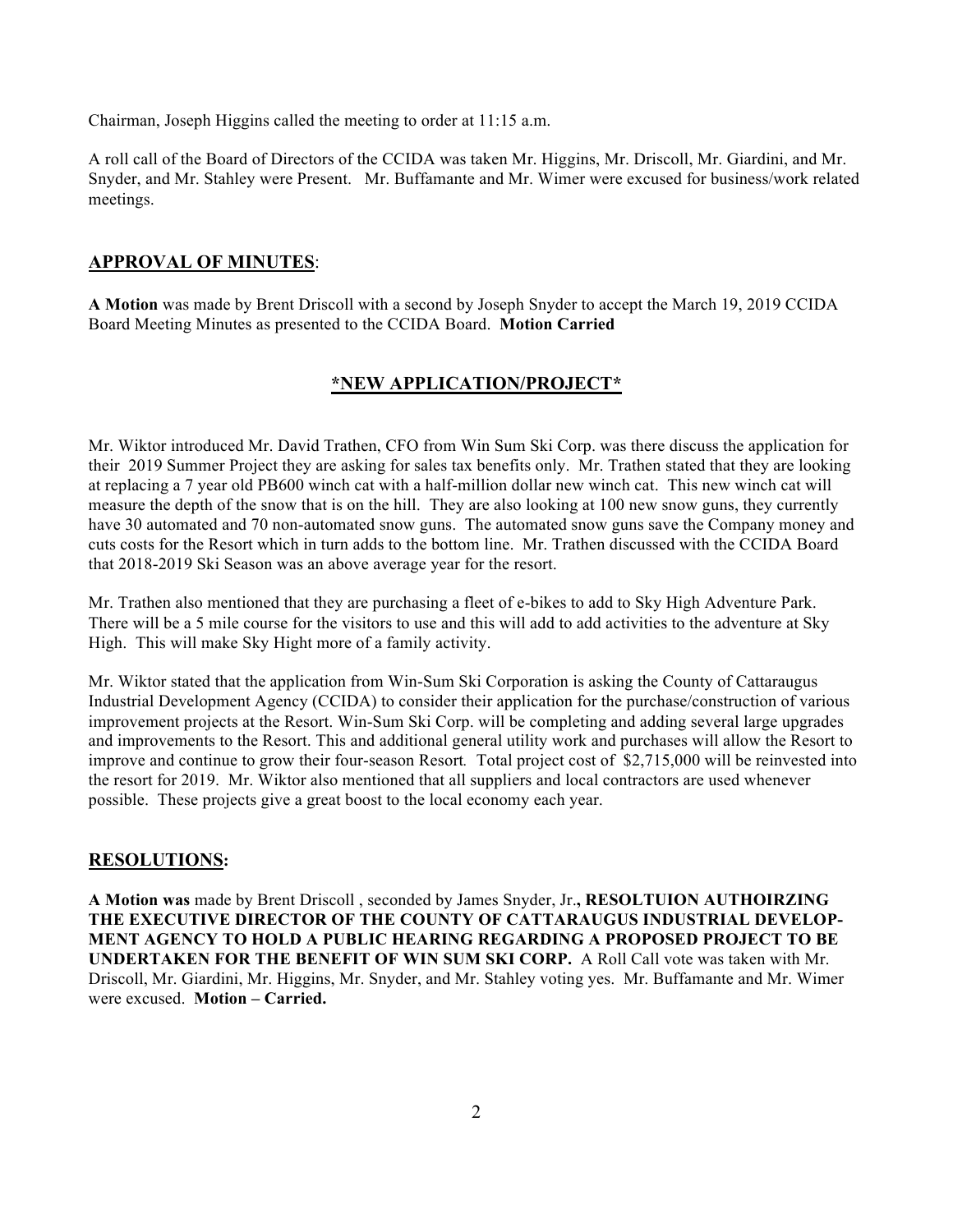**A Motion** was made by Brent Driscoll., seconded by James Snyder, **RESOLUTION DETERMINING THAT ACTION TO UNDERTAKE A PROJECT FOR THE BENEFIT OF WIN-SUM SKI CORP. IS A "TYPE II ACTION" AND NO FURTHER ACTION IS REQUIRED UNDER SEQRA WITH RESPECT THERETO.** A Roll Call vote was taken with Mr. Driscoll, Mr. Giardini, Mr. Higgins, Mr. Snyder, and Mr. Stahley voting yes. Mr. Buffamante and Mr. Wimer were excused Motion **– Carried.**

#### **\*Presentation of Invest Buffalo Niagara (IBN):**

#### **Presentation from Mr. Thomas Kucharski & Alan Rosenhoch:**

Mr. Thomas Kucharski is the President & CEO of Invest Buffalo Niagara and Alan Rosenhoch is Director of Business Development. Mr. Rosenhoch gave a power-point presentation highlighting their target areas which include Cattaraugus County. Their Mission is to attract capital investment and jobs within target industries to Buffalo Niagara by marketing our region's assets to business decision makers and influencers, and facilitating site selection. They strive to be known as a trusted resource to help navigate the economic development landscape of Western New York.

Invest Buffalo Niagara has been in the region since 1999 assisting area businesses and are the region's nonprofit, privately funded economic development organization focused on job creation. Their mission is to attract new employers to the Buffalo Niagara region through outreach to growing companies around the world. To support business attraction, expansion and entrepreneurship, Invest Buffalo Niagara collaborates with local businesses, universities, nonprofit organizations and elected officials to deliver a unified response to regional economic development opportunities. Their team of professional economic development consultants provides free and confidential services to companies considering the Buffalo Niagara region, particularly for the first time.

The CCIDA sits as a Board member to this regional organization. Tom and Alan will present to the Board a general overview of their agency, and will also highlight various key projects that they have been working on and pertinent topics in today's economic development climate. *\*Handouts and various materials were provided to the Board from IBN for further information regarding their services and programs.*

Mr. Wiktor mentioned that one of the projects that Invest Buffalo Niagara have been very involved in has been Composite Panel Solutions which is located in Cattaraugus, New York. Composite Panel solutions have been actively seeking alternative manufacturing space within Cattaraugus County.

Other points that were touched upon was sites. Having land available is one thing, but having a site shovel ready makes an enormous difference. One of the main obstacles that Cattaraugus County faces is having a site that is fully equipped with all utilities (water, sewer, and electric) already available and accessible. Site lists are provided by real estate brokers, developers and economic developers . Most manufacturing companies are looking for existing buildings, however some clients have the ability to build to their requirements as well, if the land/site is available.

Mr. Snyder asked what we are missing as we have a building across the street, Olean Center Mall? Both Tom Kucharski and Alan Rosenhoch stated that retail is a very hard sell at this point. They stated that there is a lot of vacant stores in Buffalo and the surrounding areas also. Most of these vacant stores can be made into light manufacturing or call centers with minimal investment by a developer.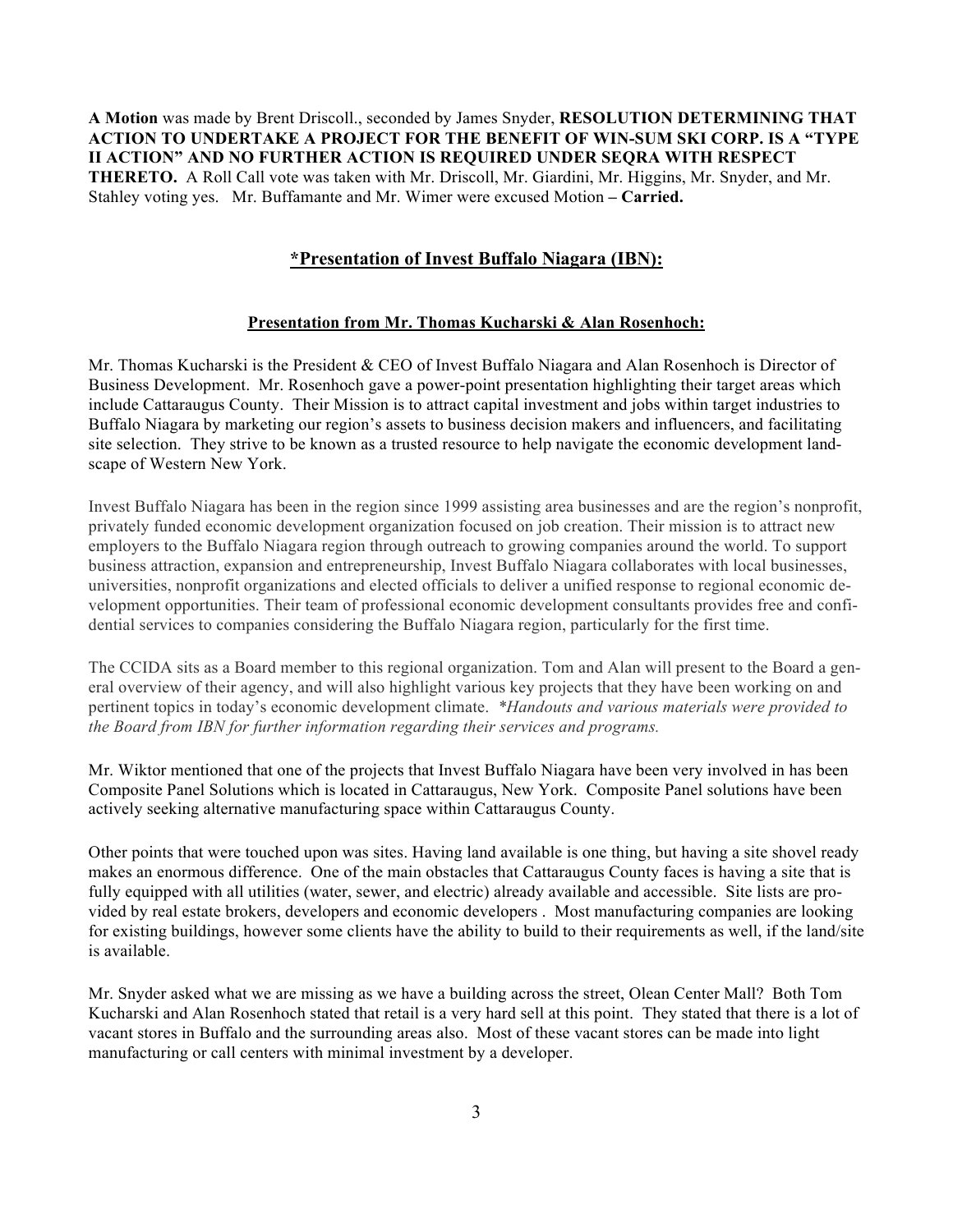Tom Kucharski stated that workforce availability is also a problem that causes a major hurdle for retail space. This means is workforce available in the surrounding area. A lot of vacant retail space can be used for an adaptive reuse project however, the time frame is usually very tight on most of these projects, this means they don't have time to wait around to make this site shovel ready.

Mr. Wiktor mentioned the former K-Mart building in Allegany. This a wonderful 20 acre site sitting right next to an exit/entrance ram to the Expressway I86. The town has worked to get water to the site however they have been unsuccessful in getting sewer to the site. This is a major stumbling block for any developer looking for a site, the infrastructure is what is holding up this site from being utilized in the very near future.

Mr. Rosenhoch stated to the CCIDA Board that he would e-mail the power-point presentation to any Board Member that is interested in seeing the full presentation. Mr. Wiktor thanked Thomas Kucharski and Alan Rosenhoch for joining the CCIDA Board meeting and doing the power point presentation. This was very valuable information for all Board Members.

Mr. Rosenhoch reviewed some of the success stories from Invest Buffalo Niagara (IBN) in the eight County area of Western New York. Further discussions will be held and future meetings will also be set up to continue these important topics that we face in the County and Region.

## **\*Resolutions from Prior Applications/Projects that are in Process\***

## **(#1.) Sunny Olean, LLC:**

Jeff Belt from Sunny Olean, LLC has asked the CCIDA to consider his application for the complete renovation of the building located at 106-108 W. State Street in the city of Olean, New York. Sunny Olean, LLC is looking to construct ground floor retail and four, 2- bedroom apartments on the upper level.

A Public Hearing was held on April 9<sup>th</sup> at the Olean City Hall at 11:30 a.m. No one was in attendance at the Public Hearing however, the CCIDA has received positive and supportive comments for this proposed project from the Olean Community Members.

#### **RESOLUTIONS:**

**A Motion was** made by Brent Driscoll, seconded by James Snyder, Jr.**, RESOLTUION DETERMINING THAT ACTION TO UNDERTAKE A PROJECT FOR THE BENEFIT OF SUNNY OLEAN LLC IS A "TYPE II ACTION" AND NO FURTHER ACTION IS REQUIRED UNDER SEQRA WITH RESPECT THERETO.** A Roll Call vote was taken with Mr. Driscoll, Mr. Giardini, Mr. Higgins, Mr. Snyder, and Mr. Stahley voting yes. Mr. Buffamante and Mr. Wimer were excused. **Motion – Carried.**

**A Motion** was made by Brent Driscoll., seconded by James Snyder, Jr., **RESOLUTION (A) DETERMINING THAT THE PROPOSED SUNNY OLEAN LLC PROJECT IS A COMMERCIAL PROJECT AND (B) MAKING CERTAIN FINDINGS REQUIRED UNDER THE GENERAL MUNICIPAL LAW.** A Roll Call vote was taken with Mr. Driscoll, Mr. Giardini, Mr. Higgins, Mr. Snyder, and Mr. Stahley voting yes. Mr. Buffamante and Mr. Wimer were excused Motion **– Carried.**

**A Motion** was made by Brent Driscoll, seconded by James Snyder, Jr., **RESOLUTION AUTHORIZING EXECUTION OF DOCUMENTS IN CONNECTION WITH A LEASE/LEASEBACK TRANSACTION FOR A PROJECT FOR SUNNY OLEAN LLC (THE "COMPANY").** A Roll Call vote was taken with Mr. Driscoll, Mr. Giardini, Mr. Higgins, Mr. Snyder, and Mr. Stahley voting yes. Mr. Buffamante and Mr. Wimer were excused Motion **– Carried.**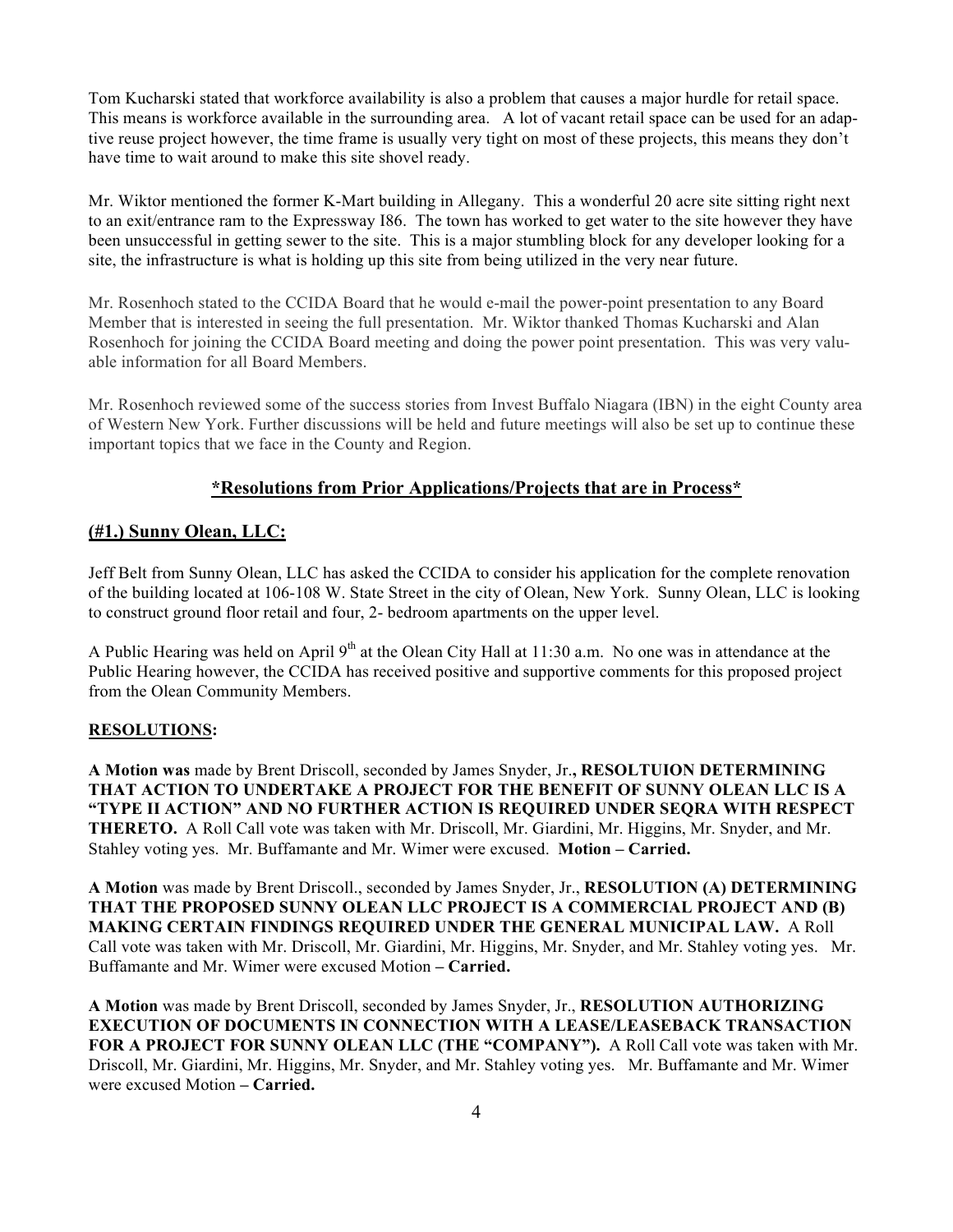## **(#2.) Portville Solar 1, LLC:**

Portville Solar 1, LLC has asked the CCIDA to consider their application for construction of a 5 megawatt (MW) Community Solar generation facility in Portville, New York.

A Public Hearing was held on April 9<sup>th</sup> at 10:00 a.m. in the Portville Town Hall. Minutes of the comments at the Public Hearing were included in the packets for the Board to review. The IDA also received a letter from the Superintendent of the Portville Central School in support of the Solar Project in their community. The Superintendent also asked to have Borrego work with the school in regards to green energy. They are looking to take one classroom off the grid and use solar power. Borrego stated that they would be happy to work with the School District and make this happen as a learning tool for the students.

Mr. Snyder had some questions in regards to the 15 year PILOT being offered. He stated that Borrego would be approved for a 15 year PILOT however, at the end of the PILOT period they would go to full tax assessment. Mr. Snyder want to make sure that the Solar Company, Borrego is well aware of what the tax assessment will be after the 15 years PILOT. The life expectancy of this project is 25-40 years which makes the years 16-25 Borrego would pay full taxes. Mr. Snyder is concerned that with the Solar projects no jobs are created so we should have some guarantee that they will stay in the Community and pay full taxes, to fulfill the 25 year agreement they have with the Town of Portville. Mr. Snyder checked with the accessors office and they provided him with the number of \$2.5 million per megawatt, in this case it would have the potential of being assessed at \$12.5 Million excluding depreciation. Mr. Snyder would like to add a recapture provision to the Resolution so that Borrego is well aware upfront of what is expected for years 16-25.

**A Motion** was made by James Snyder, Jr., seconded by Brent Driscoll to have a recapture provision added to the Resolution as an addendum as per discussion. A Roll Call vote was taken with Mr. Driscoll, Mr. Giardini, Mr. Higgins, Mr. Snyder, and Mr. Stahley voting yes. Mr. Buffamante and Mr. Wimer were excused **Motion – Carried.**

#### **RESOLUTIONS:**

**A Motion** was made by James Snyder, Jr., seconded by Brent Driscoll, **RESOLUTION AUTHORIZING EXECUTION OF DOCUMENTS IN CONNECTION WITH A LEASE/LEASEBACK TRANSACTION FOR A PROJECT FOR PORTVILLE SOLAR 1, LLC (THE "COMPANY").** A Roll Call vote was taken with Mr. Driscoll, Mr. Giardini, Mr. Higgins, and Mr. Snyder voting yes. Mr. Buffamante and Mr. Wimer, and Mr. Stahley were excused **Motion – Carried.**

#### **(#3.) Homeridae, LLC.:**

Homeridae, LLC has asked for the CCIDA's support relating to the financing documents in connection with the Homeridae Solar Project in the City of Olean.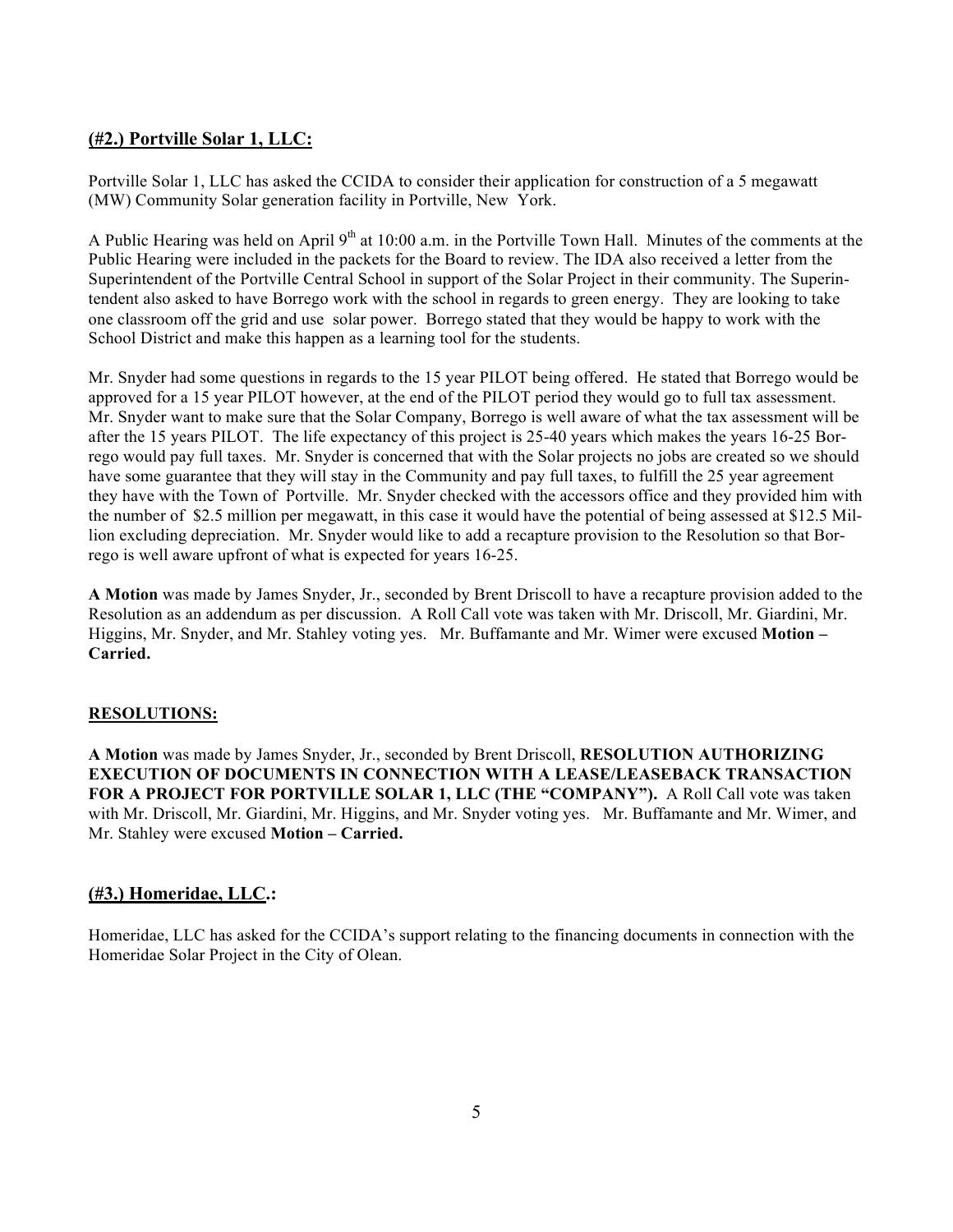#### **RESOLUTIONS:**

**A Motion** was made by Brent Driscoll, seconded by James Snyder, Jr.**, RESOLUTION CONSENTING TO FINANCING DOCUMENTS IN CONNECTION WITH THE HOMERIDAE LLC PROJECT.** A Roll Call vote was taken with Mr. Driscoll, Mr. Giardini, Mr. Higgins, and Mr. Snyder voting yes. Mr. Buffamante, Mr. Stahley and Mr. Wimer were excused Motion **– Carried.**

## **(#4) Poland Rail Line Parcel Project:**

NYSDOT has asked to lease IDA property for the purpose of a bridge reconstruction on Route 394 Bridge (Waterboro) over the rail line. This Resolution is consent by the CCCIDA of certain documents in connection with a rail line parcel located in the Town of Poland in Chautauqua County. The IDA will receive \$500.00 in compensation from the NYSDOT for this agreement.

**A Motion** was made by James Snyder, Jr., seconded by Brent Driscoll.**, RESOLUTION RATIFYING THE EXECUTION AND CONSENT BY COUNTY OF CATTARAUGUS INDUSTRIAL DEVELOPMENT AGNECY OF CERTAIN DOCUMENTS IN CONNECTION WITH A RAIL LINE PARCEL LOCATED IN THE TOWN OF POLAND, CHAUTAUQUA COUNTY, NEW YORK.** A Roll Call vote was taken with Mr. Driscoll, Mr. Giardini, Mr. Higgins, and Mr. Snyder voting yes. Mr. Buffamante, Mr. Stahley and Mr. Wimer were excused Motion **– Carried.**

## **\*Application – SNAP Lease/Sales Tax Abatement/Small Manufacturer:**

**Lumberjakes Wood Innovations:** This is an application for "Small Manufacture's SNAP Lease Deal" with Jacob Wozniak, owner and operator of Lumberjakes Wood Innovations. Jake is looking to lease the currently unoccupied former LA Hazard & Son's building located on US Route 219 in Ashford, from Bill Heim (owner of building), and also owner of House of Steel.

Jake's business is a custom wood working shop where he manufactures custom cabinets, molding, plaques, etc. The estimated total dollar value of goods to be exempted from sales tax as a result from the designation of the Equipment Project as an Agency project is \$50,000. The application was included in the Board Packets for the Board members information. This is a very exciting project for a growing company looking to move his business to Cattaraugus County and increase his workforce by two (2) people. *This will be the second SNAP Lease application the Agency has received since it has been offering them to small businesses for sales tax abatement only.*

**A Motion** was made by James Snyder, Jr., seconded by Brent Driscoll to provide a sales tax letter for purchase of various hand tools, materials for general operations, racking, shelving, and machinery for the Lumberjakes Wood Innovations business.A Roll Call vote was taken with Mr. Driscoll, Mr. Giardini, Mr. Higgins, Mr. Snyder voting yes. Mr. Buffamante, Mr. Stahley and Mr. Wimer were excused Motion **– Carried.**

## **-FINANCIAL REPORT:**

-March income was \$9,629.00 from sales tax letters regarding Win Sum Ski Corp. and HoliMont Inc.

-A Motion was made by Brent Driscoll, seconded by James Snyder to approve the Financial Report for **March 2019** as prepared – A Roll Call vote was taken with Mr. Driscoll, Mr. Giardini, Mr. Higgins, Mr. Snyder voting yes. Mr. Buffamante, Mr. Stahley and Mr. Wimer were excused Motion **– Carried.**

-Project closing updates: We are currently working on documents for the purpose of closing on five (5) projects.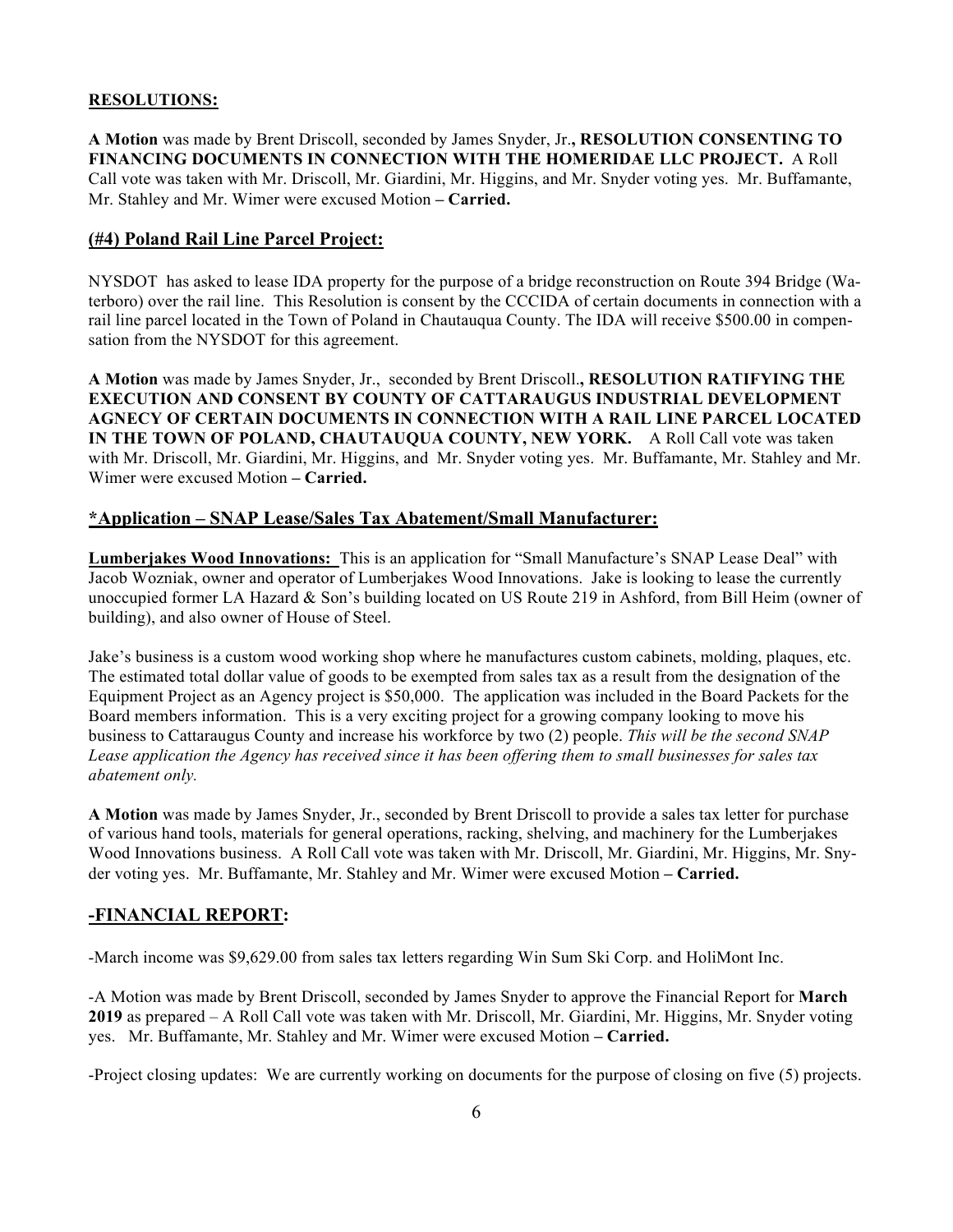## **\*Executive Directors Reports:**

#### **-Internal (IDA Meetings/Discussions):**

- $\checkmark$  Met with Thomas Kucharski, IBN at the Buffalo Club in Buffalo for a roundtable breakfast meeting on key economic development topics, and also NYS Budget topics.
- $\checkmark$  Met with Richard Zink from Southern Tier West for an update meeting regarding the proposed Angel Investor Fund that is looking to be started in the Southern Tier. The IDA is very interested in this endeavor and would consider joining.
- $\checkmark$  Attended the Olean Business Development Corp. Board Meetings.
- $\checkmark$  Met with Nate Smith, Owner and Operator of Worth W. Smith.
- $\checkmark$  Met with Mayor Aiello and Larry Sorokes for a meeting to discuss various projects occurring in the City of Olean.
- $\checkmark$  Attended the Cattaraugus County Economic Development Team Meetings.
- $\checkmark$  Met with Greg Sehr to discuss a few projects that may take shape here in Cattaraugus County, also discussed the NYS Budget proposals, etc.
- $\checkmark$  Met with Bill Heim, owner and operator of House of Steel in Ashford to discuss a possible project.
- $\checkmark$  First meeting for the newly created "Southern Tier Economic Development Roundtable" that is made up of a consortium of economic development groups here in the Southern Tier. This group will meet to share information and discuss topics that we all seemingly face.
- $\checkmark$  Attended the 2<sup>nd</sup> Annual YEA! Investor Panel presentation at JCC in Olean. A very exciting event highlighting 5 newly created businesses started by high school students here in the Southern Tier. A "shark tank" type event, helping and shaping tomorrow's entrepreneur's, today.
- $\checkmark$  Attended the Mayor Aiello's executive forum breakfast at JCC in Olean. Always a great event, networking with Olean's business leaders. They handed out information on a job fair/internship fair to be held at JCC-Olean Campus on May 1, 2019. JCC is putting a new system together called College Central.com to help students obtain employment/internships prior to taking a summer job or leaving the area at the school year. Mr. Wiktor stated that there have been three (3) job fairs in the last six weeks.
- $\checkmark$  Attended the Job Fair that was at the Ellicottville Town Center. An excellent event with over 16 employers in the central part of the County, all looking to hire.
- $\checkmark$  Met with an adaptive reuse project that may take place in West Valley.
- $\checkmark$  Met with John Stahley to discuss IDA topics and outline ways the IDA can assist Siemen's with capital improvement type projects/investments at their plant.
- $\checkmark$  Met with a local real estate investor who is currently looking for warehouse and possible distribution space within the County. More to follow.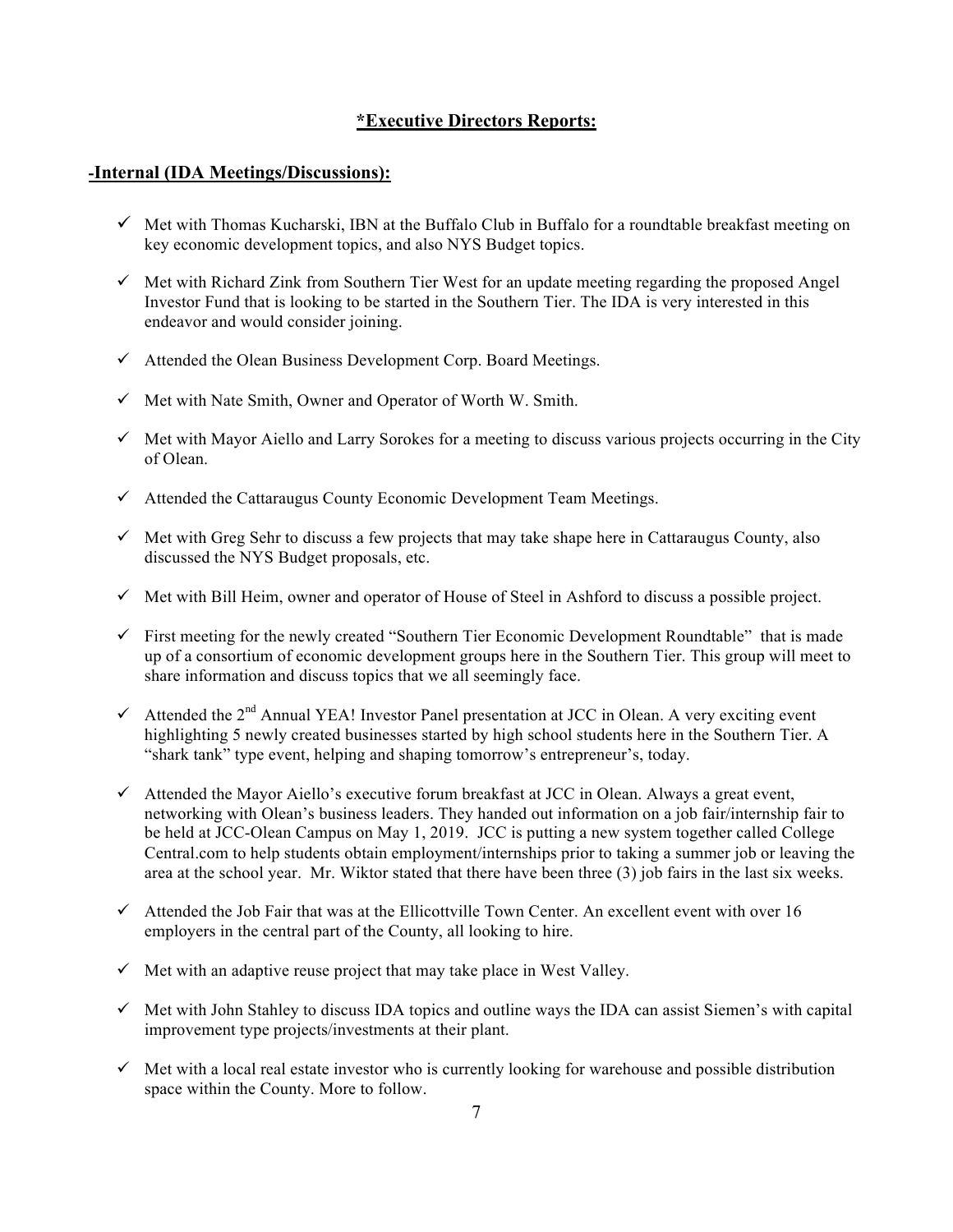- $\checkmark$  Met with a leasing agent who is considering bringing a back office business to the Olean area. We are currently working on finding office space and will be conducting some site tours and further meetings in the near future.
- $\checkmark$  Met with Tim Hughes with C&S Engineer's to discuss a variety of topics.
- $\checkmark$  Met with Bill Bursee from Steelbound breweries for an update meeting and discussion on future investment.
- $\checkmark$  Met with Alan Rosenhoch from IBN to discuss a variety of economic development topics, sites and the proposed agenda to the IDA's board meeting presentation.
- $\checkmark$  Met with David Mingoia, Amherst IDA Director to discuss a variety of IDA topics, issues, projects, etc. I try and meet with all WNY IDA Directors once a year.
- $\checkmark$  Met with Courtney Cox from Savarino Development to discuss a few projects that they are proposing for the Olean area. Possible application later this year.
- $\checkmark$  Met with Mark Storch, Storch Development to bounce off a few ideas how they could develop a few sites within the County. Also discussed small energy projects that they currently work on as well.
- $\checkmark$  Made several calls and to area businesses to set up future onsite meetings to discuss ways in which the IDA can offer abatement programs on their proposed investments. Have several future meetings already established.

#### **-External (Points of Interest relating to the CCIDA):**

- ! **Olean Times Herald Article:** *"Cattaraugus, Allegany County unemployment down to level not seen since 2001"*. The unemployment levels around the region decreased in February to a level not seen in nearly 20 years state officials reported.
- ! **Olean Mini Job Fair:** Mini Job Fair to be held on Friday, April 5, 2019 from 10:00 a.m. to Noon at the Cattaraugus County Career Center.
- ! **Cattaraugus County Job Fair:** Cattaraugus County Job Fair was held on April 4th from 8:00 a.m. 11:00 a.m. at the Ellicottville Town Center, 28 Parkside Drive, Ellicottville, NY. This event will very well attended by job seekers!
- ! **JCC-Olean Campus:** JCC-Olean will hold a Job/Internship Fair on May 1, 2019 from 9:30 a.m. to 1:00 p.m. at the JCC-Olean Campus.
- ! **Olean Times Herald Article:** *"Cattaraugus County Land Bank leaving its mark on neighborhoods".*  In less than two years, the Cattaraugus County Land Bank Corporation has begun to make its mark. It was a little over a year ago when the Land Bank authorized its first demolition of abandoned, blighted buildings.

Earlier this month, the Land Bank Corporation authorized four more buildings on the county's tax foreclosure list for rehabilitation. The Land Bank is working with Community Action to rehabilitate the houses deemed to be in good enough shape to rehab and sell to a buyer who will live there with a family and pay property taxes.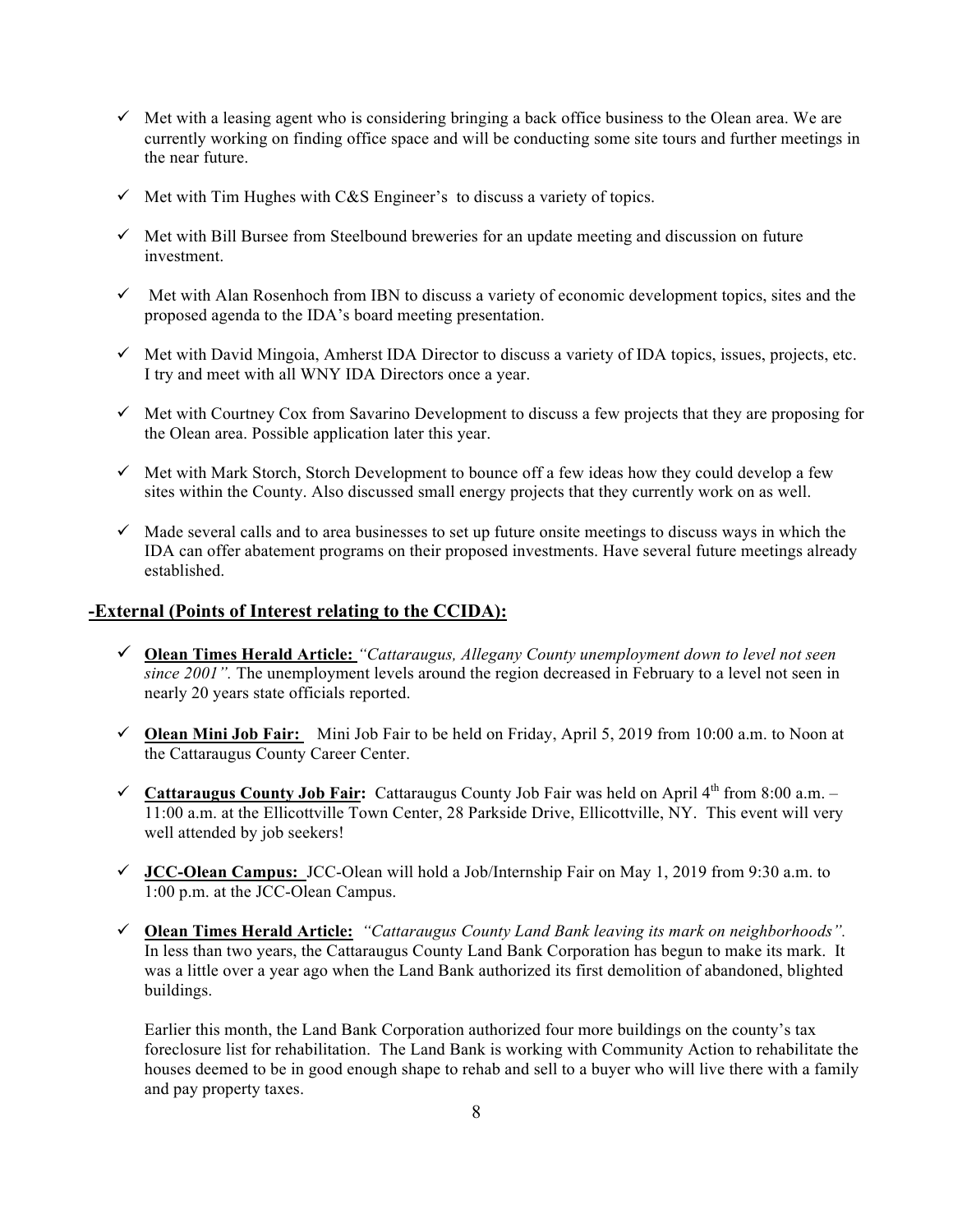- ! **Buffalo Business First Article:** "*Small business growth in New York State outpacing nation"*. New York state's small businesses increased slightly faster than the national pace over a recent five-year period.
- ! **CCIDA Investor Panel Confirmation for YEA!:**Corey agreed to be a *YEA! Young Entrepreneurs Academy Investor Panel Judge for the start-up businesses of the YEA.* Excellent event!
- ! *CFA Information Session: "Empire State Development, CFA Information Session to be held at Holiday Valley on May 29, 2019"* The CCIDA has agreed to partner with ESD and the County for this annual training/outline event for possible CFA applications (projects) to be submitted this year.
- ! **NYSEDC:** Mr. Ryan Silva, Executive Director of NYSEDC update on the New York State approved and passed \$175 Billion budget for the 2019-2020 fiscal year. Key highlights of the recently passed NYS operating Budget for 2019.
- ! **Buffalo Niagara Partnership:** Advocacy Update in regards to the New York State Budget. Some major points to mention, Permanent Property Tax Cap, No Prevailing Wage Expansion, plastic bag ban, and No Deal to Legalize Recreational Marijuana. Further information highlighting key topics with the recent passage of the NYS Budget.
- ! **Property Tax Cap Permanent:** *"New State Budget Makes Property Tax Cap Permanent" .* While making the property tax cap permanent is a significant win for state taxpayers, Albany must do much more to address the fundamental reasons why New York remains one of the highest taxes states in the nation.
- ! **Buffalo News Article:** *"David Robinson: Buffalo's economic renaissance is missing one thing: jobs".* Companies want to hire, but they struggle to find people to fill their openings in a region where Baby Boomers are retiring and the overall population is stagnant.
- ! **The Aspen Institute:**"*Want Big Changes in Rural Policy? Start Working Now"* Today, some 46 million Americans live in rural America. Did you know that less than five percent of the rural American workforce works in agriculture?
- ! **Retail Apocalypse** *"Preparing Main Street for the So-Called Retail Apocalypse". The growth of ecommerce at the expense of brick and mortar stores is being called the retail apocalypse.* Retail is doing just fine, with industry growth up 4.4% in 2018. But online sales grew by 12% last year, so the growth in e-commerce dwarfs that of the industry as a whole.
- ! **Camoin Associates:** *"Reframing Retail as a Community Asset, Not a Liability"* The transformation of the retail industry continues into 2019.
- ! **Olean Times Herald Article:** *"Finan says Olean General Hospital 2019 financials not what we had hoped for, but we're still moving ahead".* Tim Finan, president and CEO of Upper Allegheny Health System, gives his annual report to the community at Olean General Hospital. He recapped UAHS' difficult 2018 and looked ahead to what officials are doing to correct it.
- ! **Olean Times Herald Article:** *"Olean Chamber lands 39th job training grant".* The Greater Olean Area Chamber of Commerce will receive  $$112,000$  for its 39<sup>th</sup> state On the Job Training Program training grant – the seventh consecutive year of the well-received program. OJT is an excellent program that we offer.